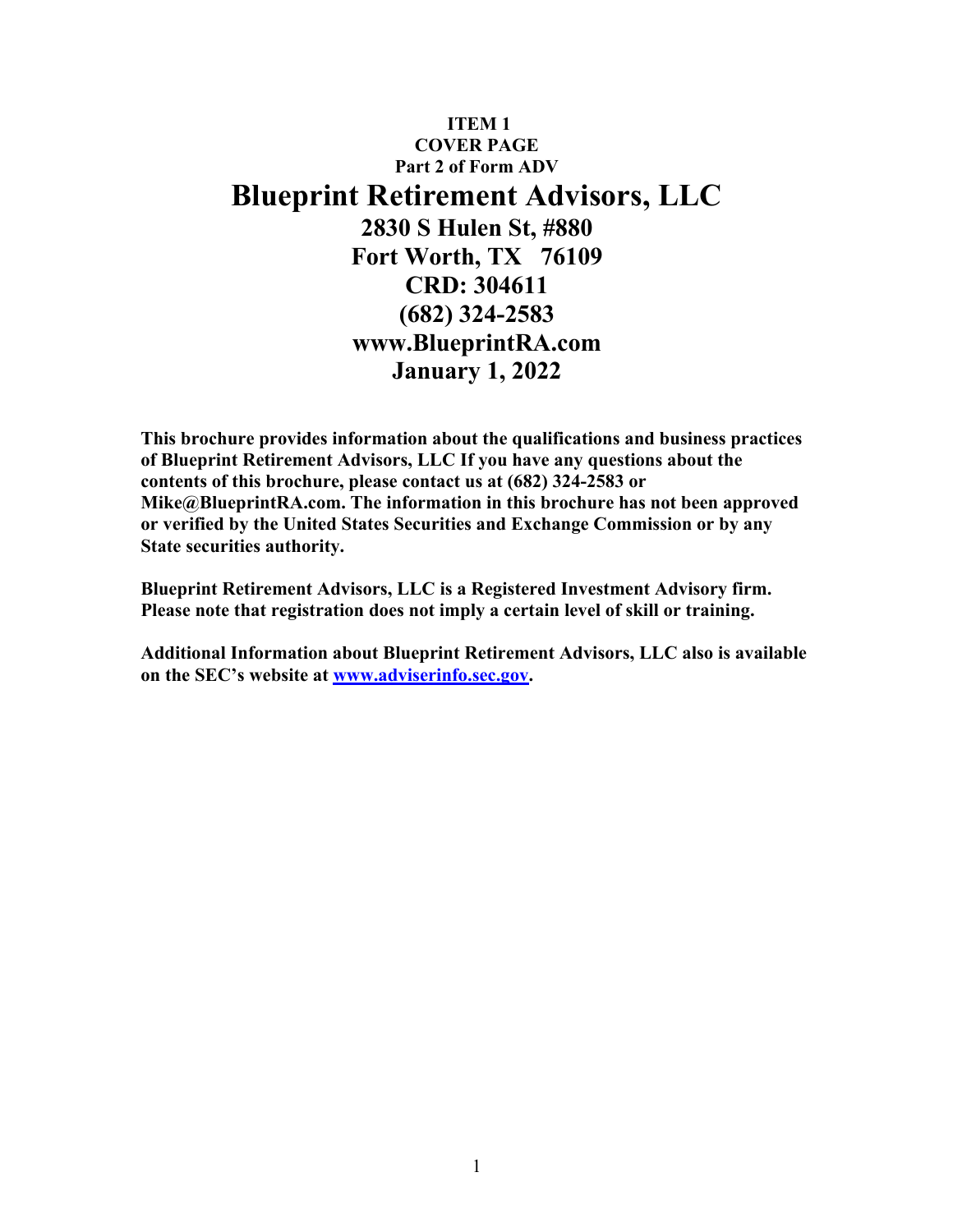# **ITEM 2 MATERIAL CHANGES**

Since Blueprint Retirement Advisors, LLC is a new Registered Investment Advisor, there are no material changes to report.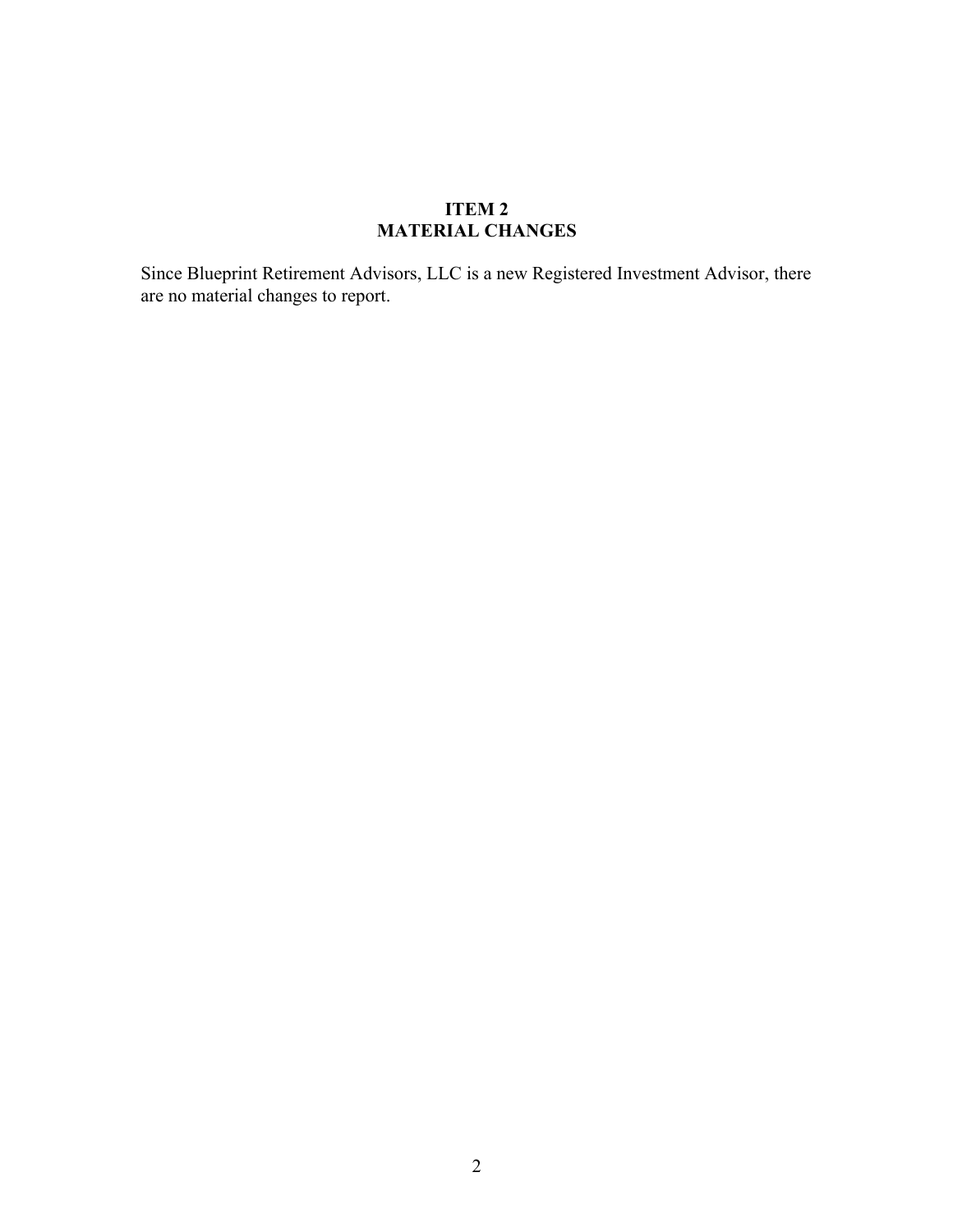# **ITEM 3 TABLE OF CONTENTS**

| Item 1      |                                                                      |
|-------------|----------------------------------------------------------------------|
| Item 2<br>3 |                                                                      |
| Item 3      |                                                                      |
| Item 4      |                                                                      |
| Item 5      |                                                                      |
| Item 6      |                                                                      |
| Item 7      |                                                                      |
| Item 8      |                                                                      |
| Item 9      |                                                                      |
| Item 10     | Other Financial Industry Activities and Affiliations9                |
| Item 11     | Code of Ethics, Participation or Interest in Client Transactions and |
| Item 12     |                                                                      |
| Item 13     |                                                                      |
| Item 14     |                                                                      |
| Item 15     |                                                                      |
| Item 16     |                                                                      |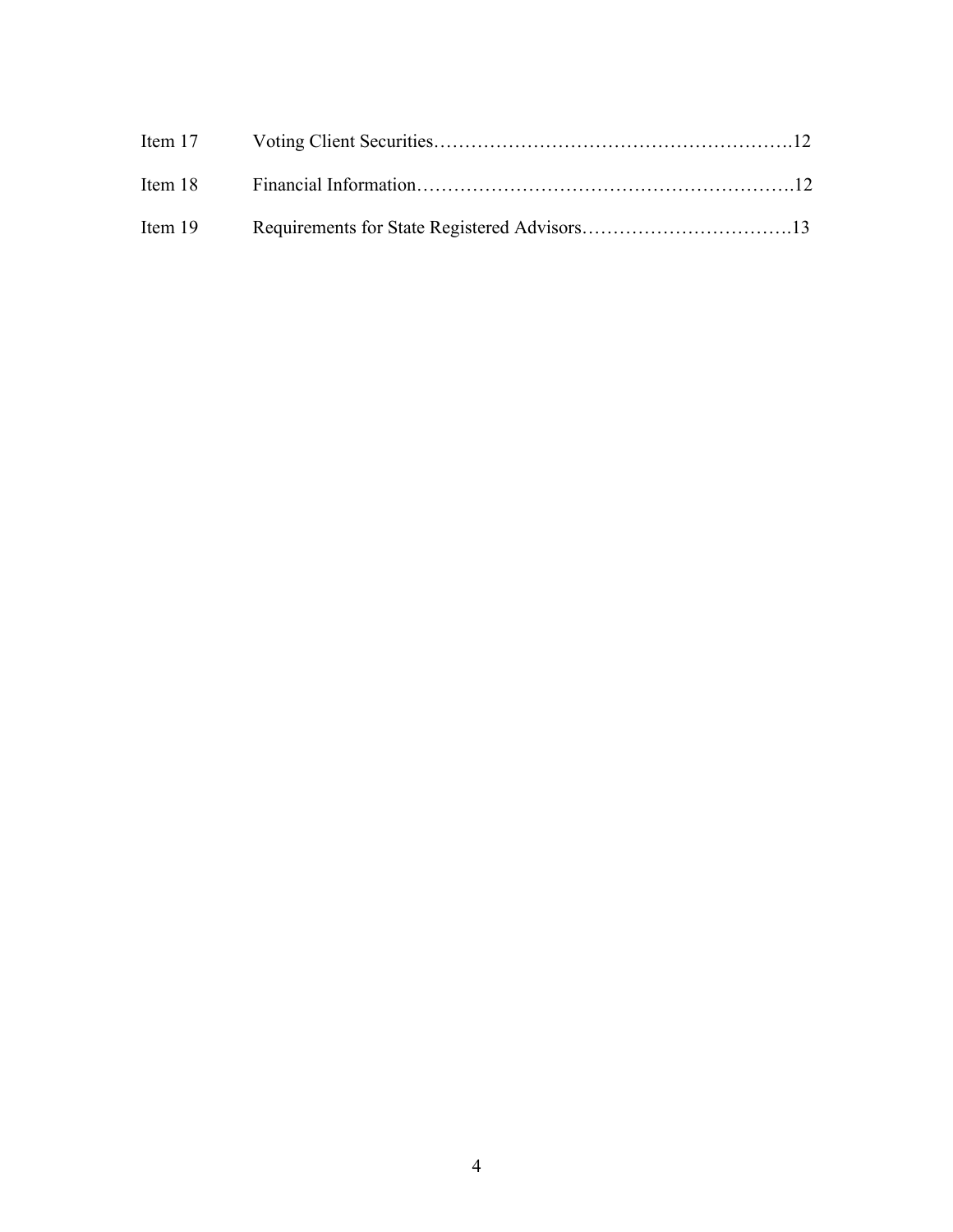### **ITEM 4 ADVISORY BUSINESS**

Blueprint Retirement Advisors, LLC has been a registered investment advisor in Texas since 2019. Michael Wilson is the sole owner.

Blueprint Retirement Advisors, LLC has always been a small independent firm specializing in selecting and monitoring money managers for clients. Our clients include individual investors and business investors sponsoring retirement benefit plans.

We will help you select and monitor money managers. We have chosen the other money managers based on their relative costs, skills, reputation, dependability, investment philosophy and compatibility with our clients, and not upon any financial arrangement between Blueprint Retirement Advisors, LLC and Michael Wilson, other than a split of the fee they charge you with us. It is basically a referral fee. (Please refer to Item 10-D). We make sure that the advisers and money managers are properly licensed and/or registered as investment advisers in compliance with all applicable federal and/or state laws.

When managing your money, the selected money managers will take under consideration the client's personal financial situation, which includes employment status, cash reserves, retirement account values, current age, anticipated retirement date, other sources of income as well as their personal tolerance for risk and volatility. With this information, they will assist clients with developing an appropriate investment strategy. They will monitor and adjust the client portfolios in accordance with the agreed upon investment strategy.

NOTE: The client is under no obligation to act upon the investment advisor's recommendations; and if the client elects to act upon any of the recommendations, the client is under no obligation to affect the transaction through the investment advisor.

NOTE: All material conflicts of interest under CCR Section 260.238 (k) are disclosed regarding the investment advisor, its representatives or any of its employees, which could be reasonably expected to impair the rendering of unbiased and objective advice.

Our goal is to help our clients manage their financial assets to support their lifestyle objectives. All of our clients are different, so your money managers tailor their services to meet your needs by consultations to discover your individual hopes, goals and dreams. Then they analyze your current investments and make suggestions how to meet your individual hopes, goals and dreams. Of course, you may impose restrictions on investing in certain securities or types of securities. It is your portfolio, after all.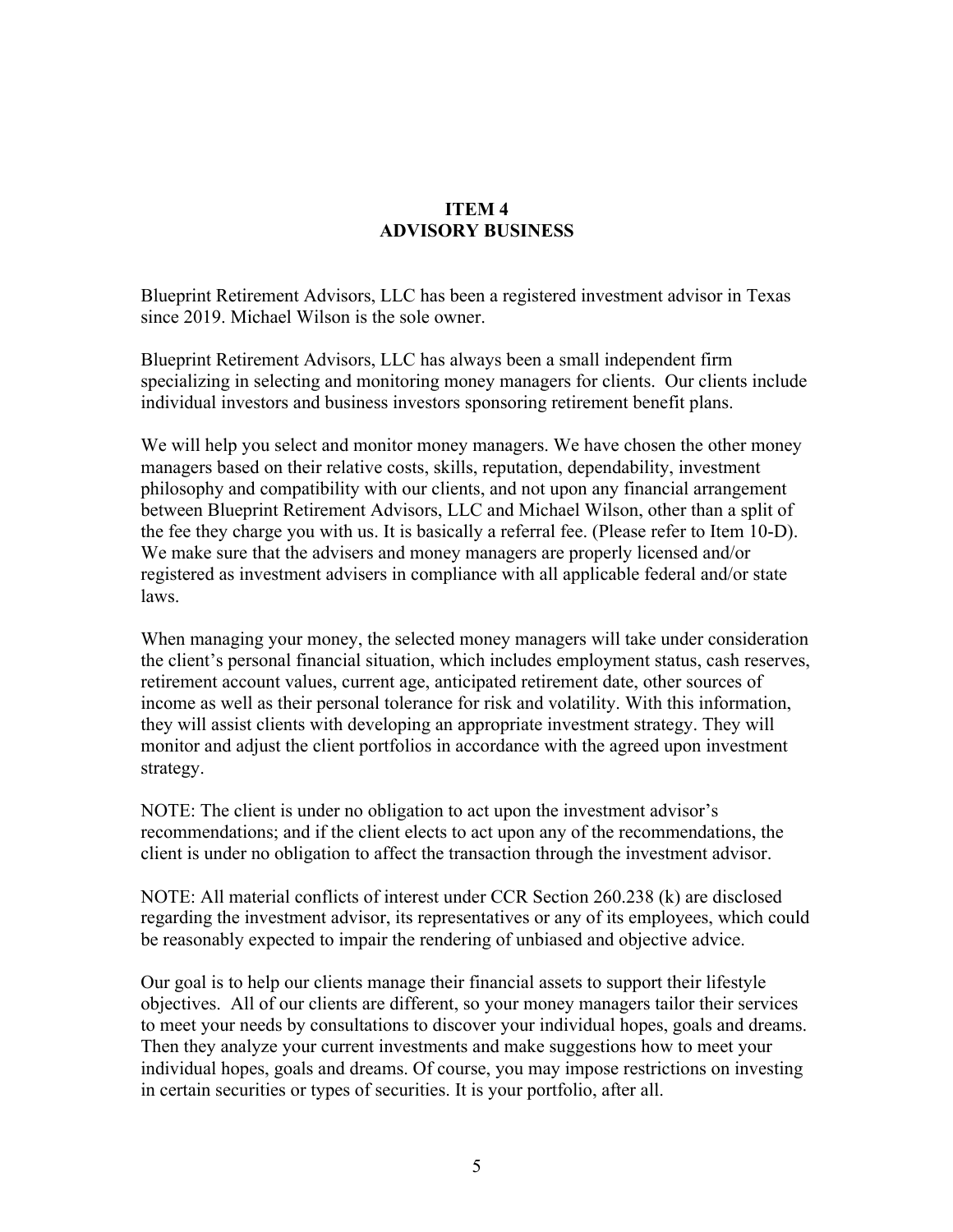Blueprint Retirement Advisors, LLC will offer, from time to time, seminars or workshops either online or in person. These events will be educational in nature focusing on general financial topics, planning strategies, or investment philosophy. There is no charge for the participants of these events.

Blueprint Retirement Advisors, LLC also offers individual financial planning services. It follows a process that begins with a discovery call to explore the needs of the client. The next steps involve document review, financial analysis to uncover options for the client to choose from, implementation to make sure the client's wishes are put in motion, followed by a review.

Blueprint Retirement Advisors, LLC provides a number of other services, usually in conjunction with our advisory services discussed above. We often coordinate with attorneys, insurance representatives and accountants to help our clients with various aspects of financial and estate planning. We have no attorneys or accountants on staff, so we do not provide either legal or tax advice, but we are happy to work with our clients' other advisors and we do so periodically. Finally, we provide general financial advisory services to small businesses when requested by our clients.

Blueprint Retirement Advisors, LLC does not participate in wrap-fee programs.

Blueprint Retirement Advisors, LLC does not manage client accounts; your money managers do.

### **ITEM 5 FEES & COMPENSATION**

We help you select money managers, and we monitor them for you. The money managers (registered or notice filed in all states in the United States) pay us a portion of the fees generated by you. You do not directly pay for this service. (For an explanation of the money managers' fee and services, please refer to their Form ADVs and other materials, available from us.) These fees will be withdrawn from your account on a monthly basis based on the end of the period balance and they are collected in advance.

How our fees are paid: Your money managers pay us a portion of the fee you pay them for money management. It is a referral fee, and the annual fee varies, but it is always below 2%, which includes your money manager's fee as well as our portion of the fee.

Our current fee schedule for individual investors is:

| Client Assets/Market Value | Per Annum |
|----------------------------|-----------|
| First \$500,000            | $1.40\%$  |
| Next \$500,000             | $1.10\%$  |
| Next \$1,000,000           | $0.65\%$  |
| Next \$1,000,000           | $0.45\%$  |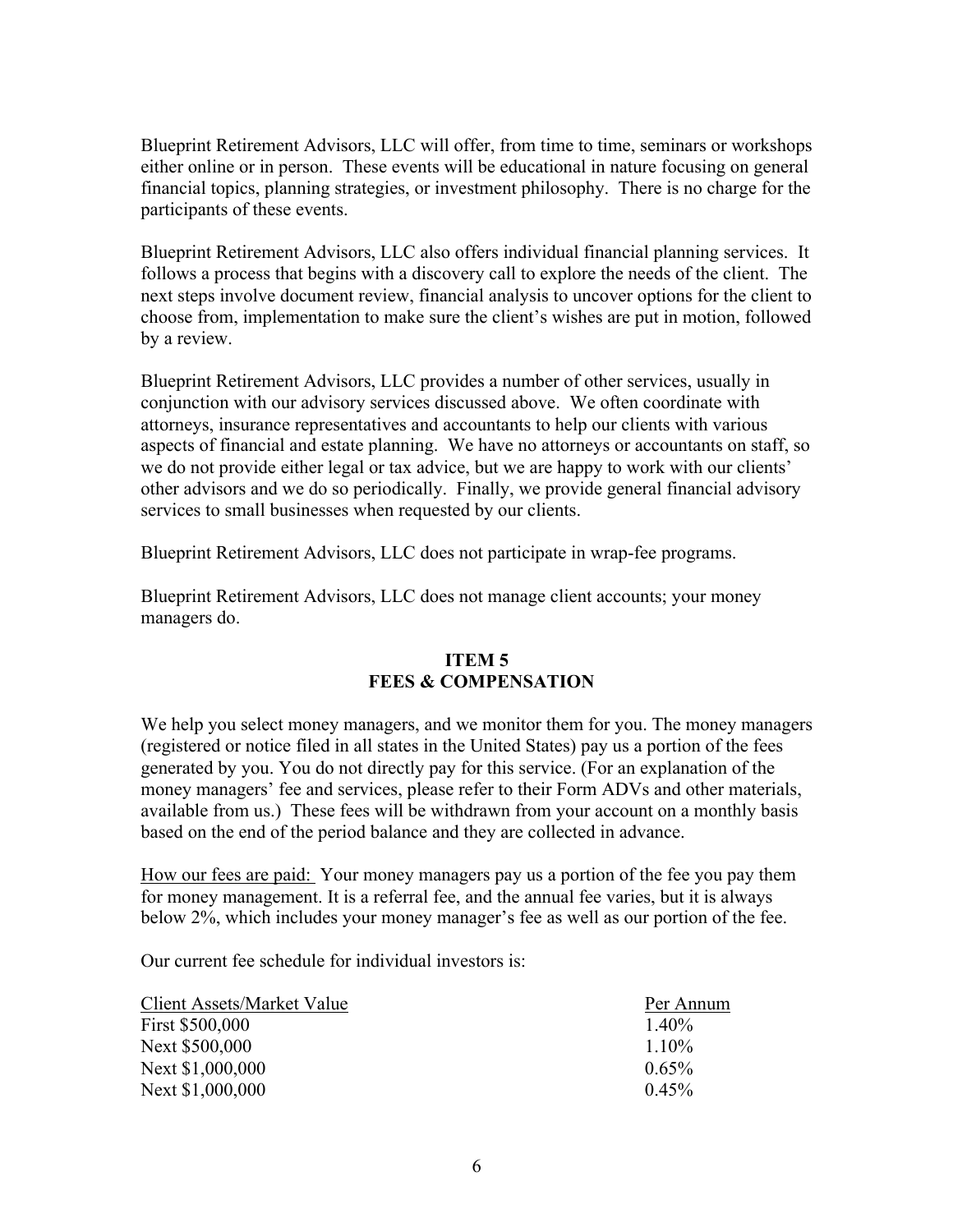Over \$3,000,000 0.40%

Our current fee schedule for business plan sponsors is:

| Plan Assets/Market Value | Per Annum |
|--------------------------|-----------|
| First \$1,000,000        | $0.90\%$  |
| Next \$2,000,000         | $0.65\%$  |
| Next \$2,000,000         | $0.45\%$  |
| Over \$5,000,000         | $0.20\%$  |

Our fees do not include transaction fees, brokerage commissions and other related costs and expenses, which you will pay. You may also pay fees charged by your mutual funds and money managers including management fees, custodial fees, mutual fund fees, taxes and transfer fees. We do not receive a portion of any of these fees. Simply put, they are a necessary part of doing business in the securities industry. And please remember that by not charging securities sales commissions, we are keeping your out-of-pocket expenses as low as we possibly can. (Please refer to item 12.)

We do not charge you any direct fees for asset management. You pay fees to your money managers, who, in turn, pay us a portion of their fees. It is a referral fee.

No one at Blueprint Retirement Advisors, LLC accepts commissions or any other form of compensation for *selling* you securities or other investment products. No one at Blueprint Retirement Advisors, LLC has a securities license. We can and do, however, earn insurance commissions.

Financial Planning Fees: Blueprint Retirement Advisors, LLC does provide financial planning services to individuals. The rate for creating client financial plans is \$2,000. These planning fees are paid in arrears upon completion. The fees are negotiable and will be confirmed in a separate letter to the individual client. Clients may terminate any planning agreement without penalty within five business days of agreeing to initiate the planning process. Fees are paid via check in arrears upon completion. Because fees are charged in arrears, no refund is necessary.

As required by some state regulations, clients may be able to find lower fees for comparable services from other sources.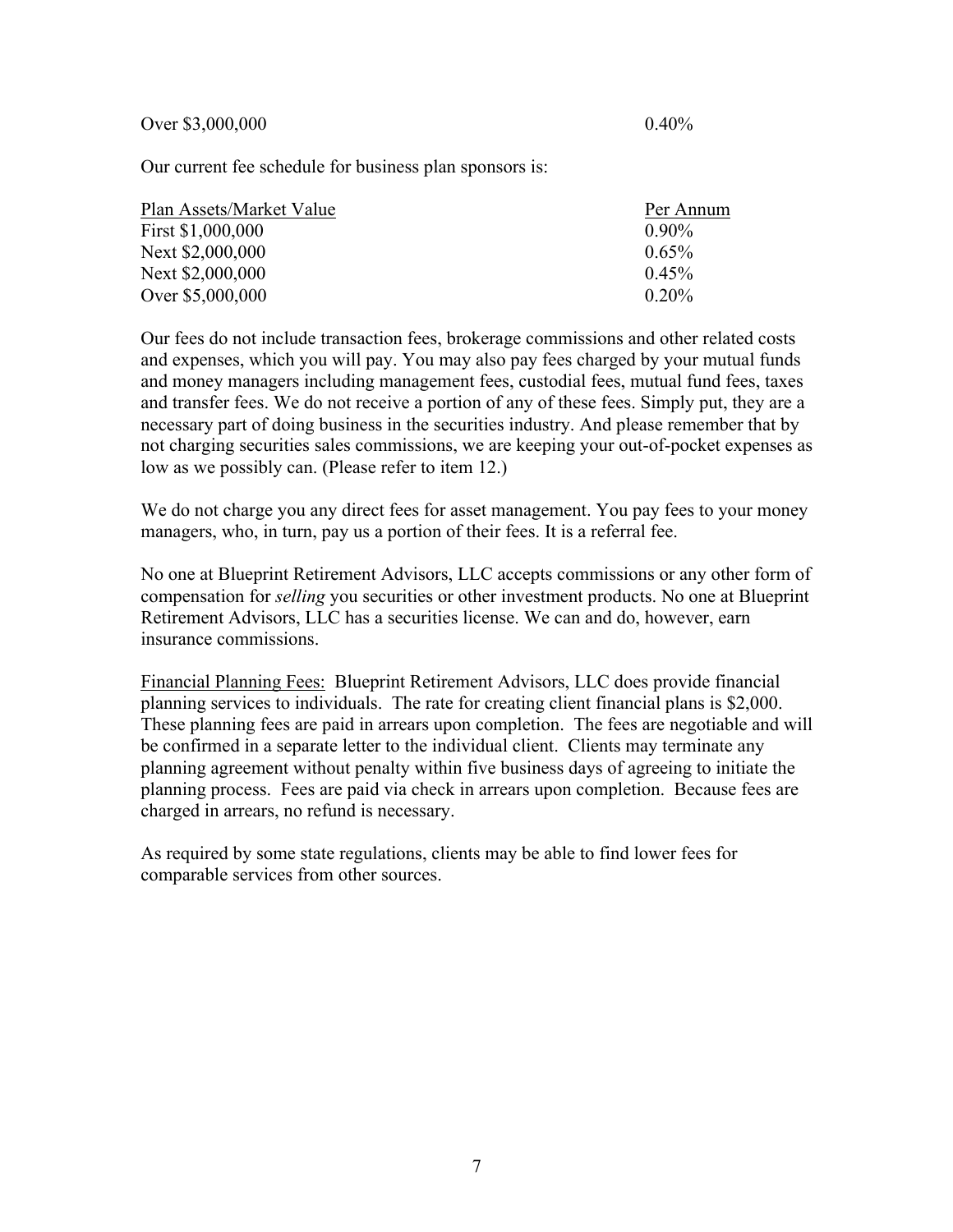### **ITEM 6 PERFORMANCE-BASED FEES AND SIDE-BY-SIDE MANAGEMENT**

Blueprint Retirement Advisors, LLC does not charge performance-based fees and therefore does not engage in side-by-side management comparisons.

#### **ITEM 7 TYPES OF CLIENTS**

Most of our clients are businesses and corporations. We also work with individuals, of which many are high net worth individuals. In addition, we work with charities and small pension clients.

The Firm does not impose any requirements on the minimum account size for opening or maintaining an account.

#### **ITEM 8 METHODS OF ANALYSIS, INVESTMENT STRATEGIES AND RISK OF LOSS**

Our analysis & strategies: We don't analyze or select individual securities. Instead we focus our clients' investment dollars among three major asset classes; stocks, bonds and cash. We then try to identify mutual fund and ETF managers that focus on providing broad exposure to major sub-classes in both domestic and international markets. This strategy is called Asset Allocation and is derived from a Nobel Prize winning financial theory called Modern Portfolio Theory. This theory provides managers a framework for creating portfolios with expected returns based on a given level of risk by diversifying the portfolio's investments over a wide range of securities. By holding a few carefully selected mutual funds and/or ETF's, our clients can indirectly hold thousands of different stocks while keeping trading costs and trading frequency low.

We feel our investment strategy is fairly conservative and we don't believe it involves significant or unusual risks. For example, we do not engage in frequent trading of securities as that can affect investment performance, particularly through increased brokerage and other transaction costs and taxes. But, since investing in securities always involves risks, your risks are; loss of capital, fluctuating returns and not achieving your goals.

We only recommend money managers who select mutual funds and ETF's which they think will help achieve your goals (please see item 4). These funds tend to be, but are not exclusively, from Dimensional Fund Advisors (DFA). DFA's funds are largely developed using Modern Portfolio Theory, a core principal of our general investment philosophy. Mutual funds and ETF's are not customarily considered to involve significant or unusual risk.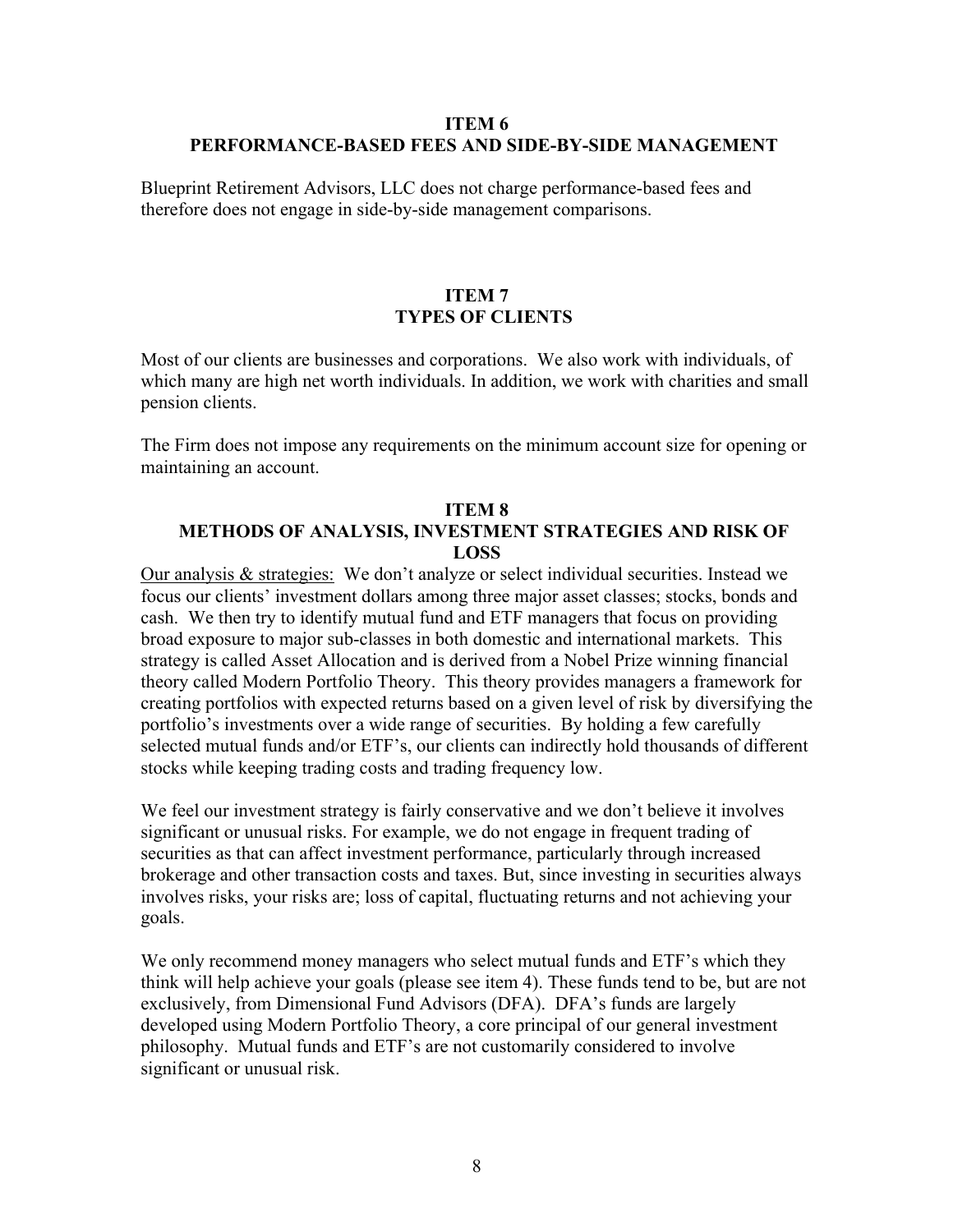The money managers we select offer asset allocation strategy specifically designed to minimize risk by diversifying over a wide range of asset classes and sub-classes. While this strategy has the potential to reduce risk compared to a portfolio with only a few stocks, it does not eliminate risk entirely. Market risk, the risk of markets falling in response to economic downturns, political changes, new laws and other events, remains the biggest risk for this strategy. Market risk can include just a country or regional market or can involve global markets. This is a risk common to all investments and investment strategies.

Please be aware that investing in securities, including investment in our Asset Allocation Strategy, involves risk of loss, including loss of principal, which our clients should be prepared to bear.

## **ITEM 9 DISCIPLINARY INFORMATION**

Michael Wilson has never had any criminal or civil actions. Nor has he ever had any administrative proceeding before the SEC or any other government agency. Michael Wilson has also never had any self-regulatory organization (SRO) proceedings.

### **ITEM 10 OTHER FINANCIAL INDUSTRY ACTIVITIES AND AFFILIATIONS**

No one at Blueprint Retirement Advisors, LLC is or will ever be a securities broker/dealer or a securities registered representative. Additionally, no one at Blueprint Retirement Advisors, LLC is or ever will be futures commission merchant, a commodity pool operator or a commodity trading advisor or an associated person of the abovementioned 3 entities.

Michael Wilson is a licensed insurance agent. He sells insurance products for sales commissions, (but not variable products such as variable annuities). Accordingly, you should be aware that a conflict exists between your interests and our interests; and you are under no obligation to act upon any of our recommendations; and if you elect to act upon any of the recommendations, you are under no obligation to affect any insurance transactions through us. Insurance activities are incidental and do not comprise a majority of the activity of this firm.

Recommending money managers is the core of our business. We do not manage client accounts. Blueprint Retirement Advisors, LLC recommends other money managers to our clients. We have chosen the money managers based on their relative costs, skills, reputation, dependability and compatibility with our clients, and NOT upon any financial arrangement between Blueprint Retirement Advisors, LLC and Michael Wilson, other than they split the fee they charge you with us. It is a referral fee.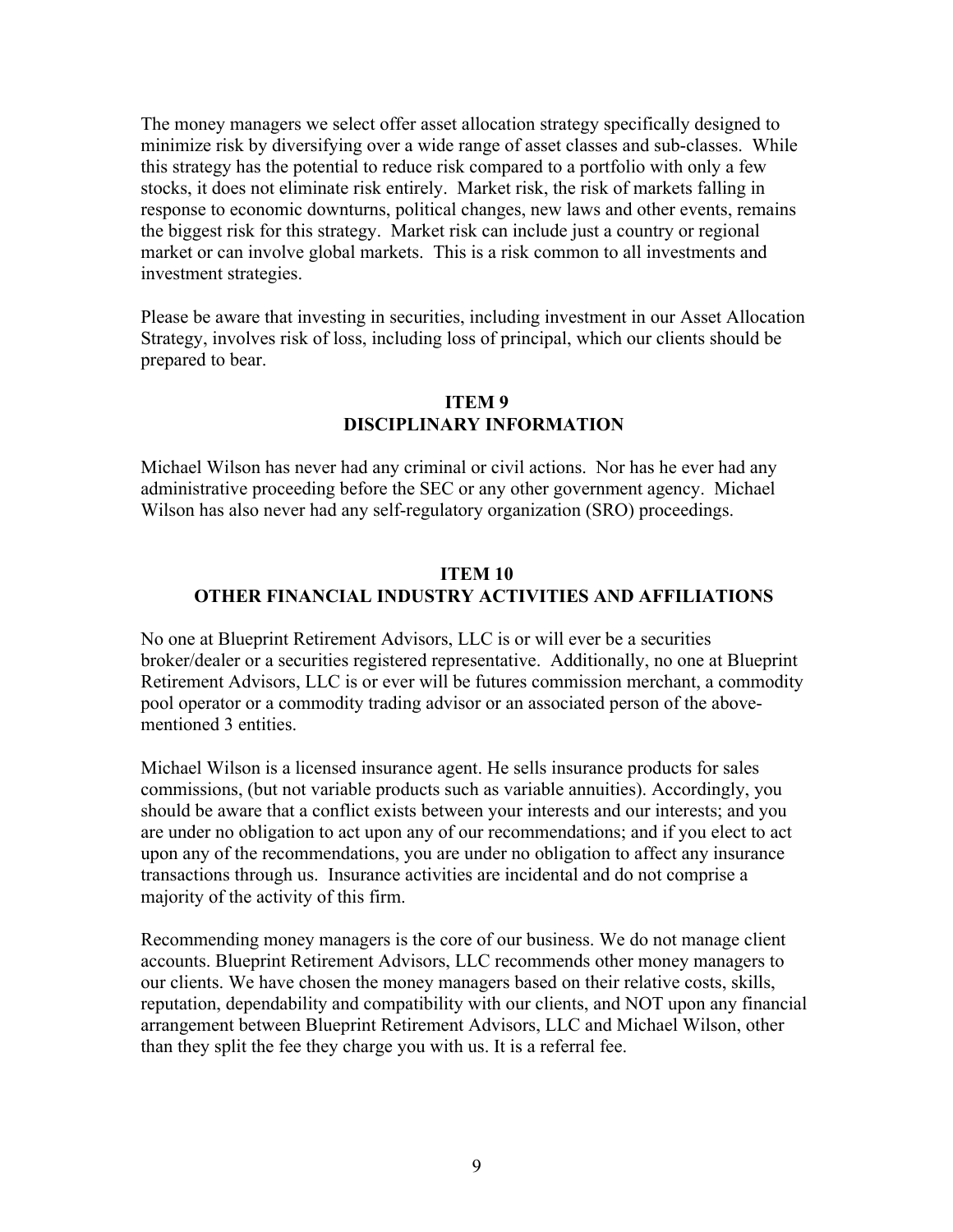Since the fees the other money managers charge vary somewhat, we cannot detail them here. Their fees will be fully disclosed when we describe a money manager we feel would be appropriate for you.

#### **ITEM 11 CODE OF ETHICS, PARTICIPATION OR INTEREST IN** *CLIENT* **TRANSACTIONS AND PERSONAL TRADING**

### *Code of Ethics*

Our Code of Ethics establishes ideals for ethical conduct based upon fundamental principles of openness, integrity & trust. It ensures that we always put your interests first. We hold ourselves to high-standards and diligence. Taken as a whole, our Code of Ethics is our promise to work hard in your interests, with complete confidentially and honesty. We will immediately provide a copy of our Code of Ethics to any client or prospective client upon request.

### *Participation or Interest in Client Transactions*

We will not recommend an investment to you in which we have a material financial interest. We do not act as a principal and buy securities from or sell securities to clients. We are not general partners in a partnership, so we will not solicit your investments for such. We are not investment advisors to any investment company, so we will not solicit your investments for such. Our only financial affiliation is Michael is an independent insurance agent, as disclosed before.

### *Personal Trading*

On occasion, we may buy or sell securities we recommend to you. We have found over the years that clients like to invest in the same investments we do. Still, our recommendations always depend on the investment goals, objectives and time frame of our clients.

In addition, we do not allow "front running" (buying or selling before you) or buying or selling securities contemporaneously with you. We will also never take an opposite position to one recommended to a client.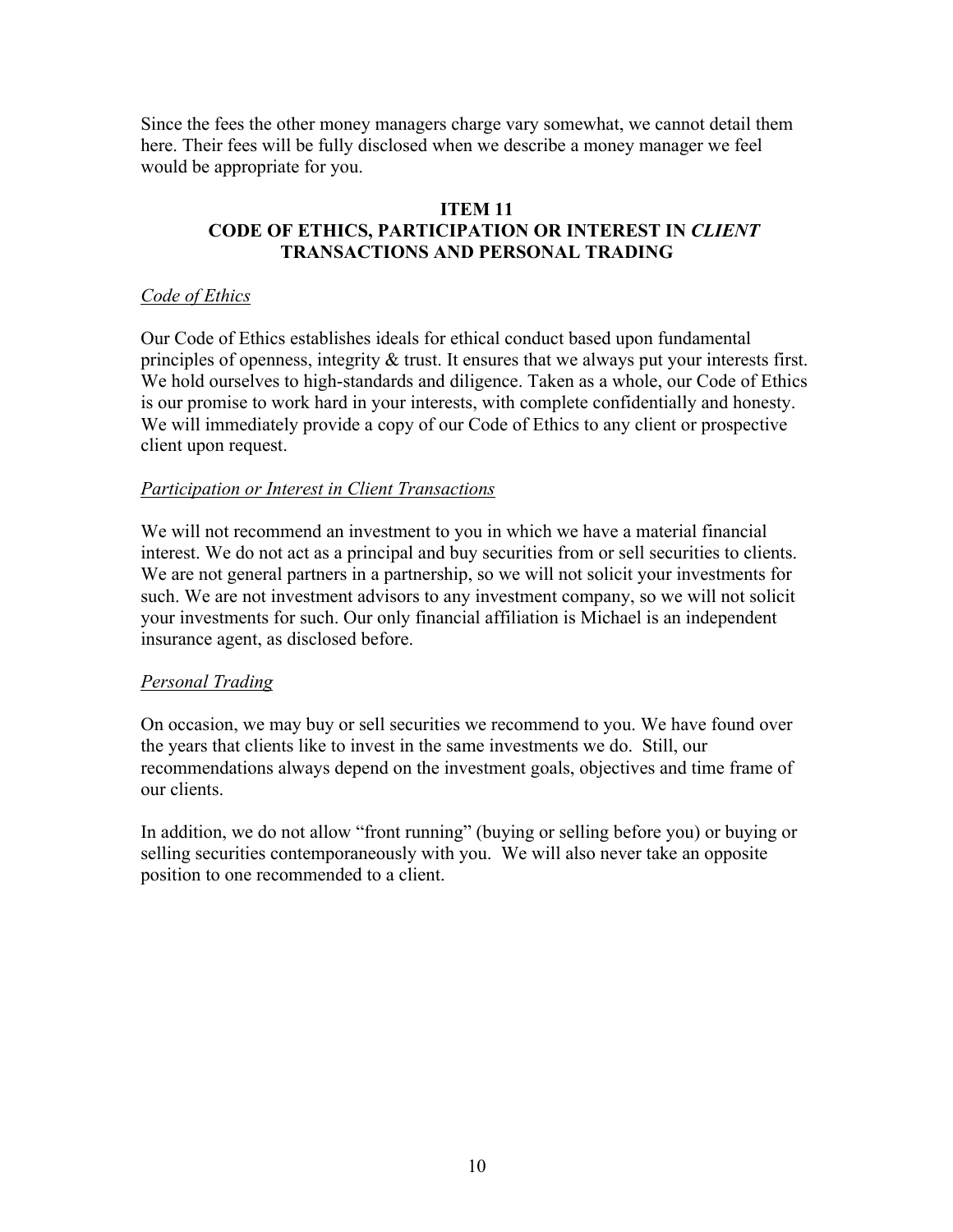### **ITEM 12 BROKERAGE PRACTICES**

Blueprint Retirement Advisors, LLC does not directly manage your money (your money managers do), and thus we do not maintain custody of our client's assets. Your money managers do utilize custodians and we recommend that our clients use a money manager that is best suited to integrate with the money managers that are chosen.

1. Soft dollars: We do not engage in "soft dollar" activities. It is difficult to define, but a good example would be if a custodian offered us research or other benefits to place our clients with them.

2. Brokerage for client referrals: We do not engage in "brokerage for client referrals" activity. By that we mean we do not recommend or endorse a custodian on the basis that it will send us other client referrals in exchange for your custodial business.

3. Directed brokerage: We do not engage in "directed brokerage" activities. That means we don't recommend, request or require that you direct us to execute transactions through a specified broker/dealer.

Since we do not manage client accounts, we are not in a position to aggregate client accounts.

### **ITEM 13 REVIEW OF ACCOUNTS**

### *Frequency & nature of reviews*

We review accounts held by money managers on an annual basis. All accounts are reviewed by Blueprint Retirement Advisors, LLC's president- Michael Wilson. He reviews on a portfolio analysis basis.

### *Reviews on other-than a periodic basis*

On occasions, such as a dramatic market move (in either direction), retirement, catastrophic events or occasional requests by clients, we will review client accounts to ascertain if we need to make recommendations to your money managers regarding appropriate repositioning moves for you.

### *Client reports*

We do not prepare regular client reports, however, your money managers will.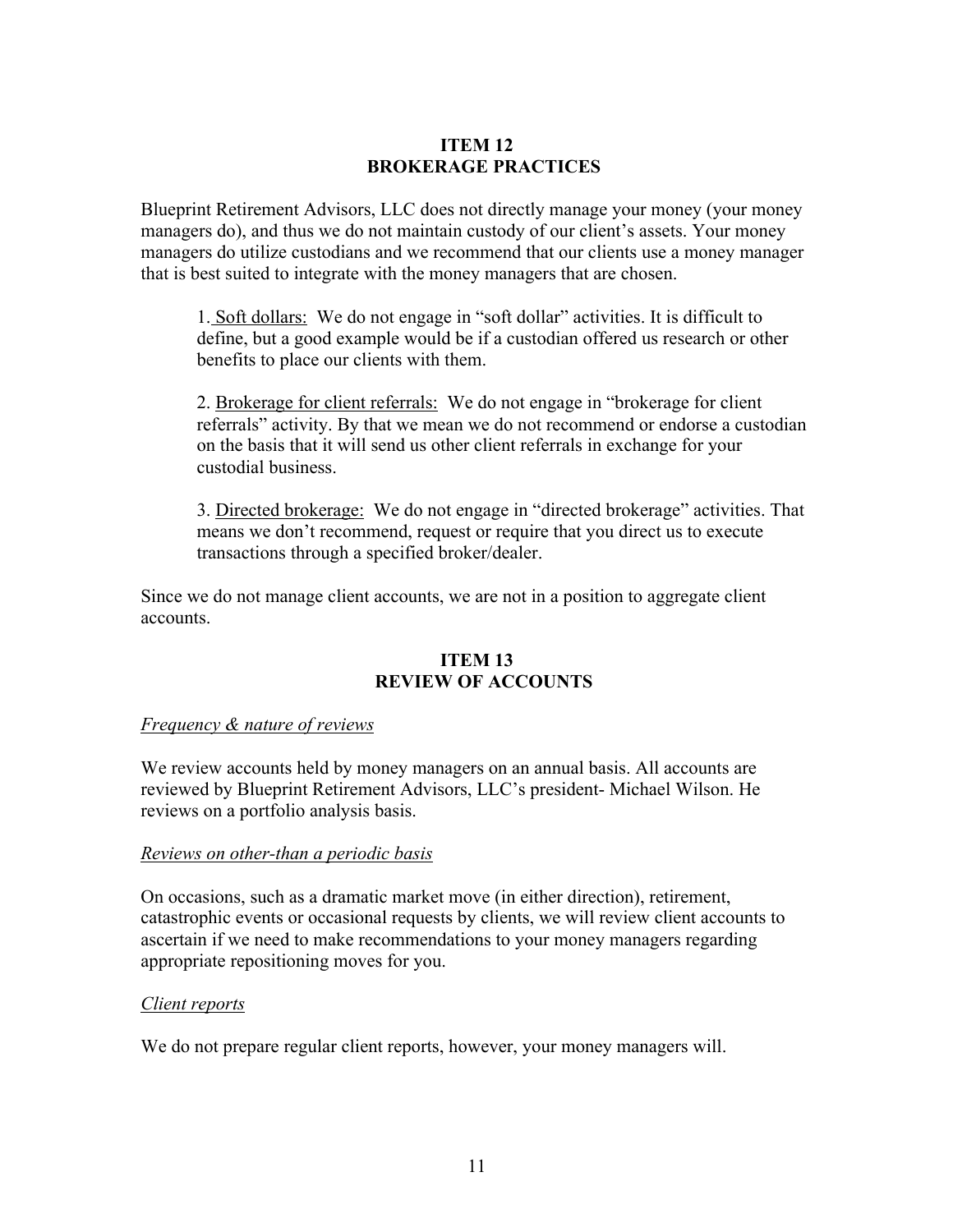#### **ITEM 14 CLIENT REFERRALS AND OTHER COMPENSATION**

Blueprint Retirement Advisors, LLC does not pay cash or provide an economic benefit to anyone or any organization who introduces us to a client. We do not pay for client referrals, however, we do get paid for client referrals, when we recommend money managers to you. (Please refer to item 10.)

### **ITEM 15 CUSTODY**

Blueprint Retirement Advisors, LLC never accepts nor takes custody of client funds and/or securities.

#### **ITEM 16 INVESTMENT DISCRETION**

Since we do not manage your accounts, we cannot have investment discretion. Your money managers do have discretion.

### **ITEM 17 VOTING CLIENT SECURITIES**

We do not nor do we have the authority to vote client securities. You will receive your proxies or other solicitations directly from your money manager's custodian and we encourage you to discuss them with your legal representatives as we are not in a position to answer any of your questions regarding proxies.

### **ITEM 18 FINANCIAL INFORMATION**

This section requires us to report any financial issues that Blueprint Retirement Advisors, LLC has that might make it difficult to meet our contractual obligations with our clients. We are also required to report any past bankruptcies here.

Neither Michael Wilson, nor Blueprint Retirement Advisors, LLC has ever filed for bankruptcy, and therefore does not have any items to report under this section.

Blueprint Retirement Advisors does not require the prepayment of fees in excess of \$500 more than 6 months in advance. Since we do not charge any fees in advance or have discretion or custody, refunds will not be necessary.